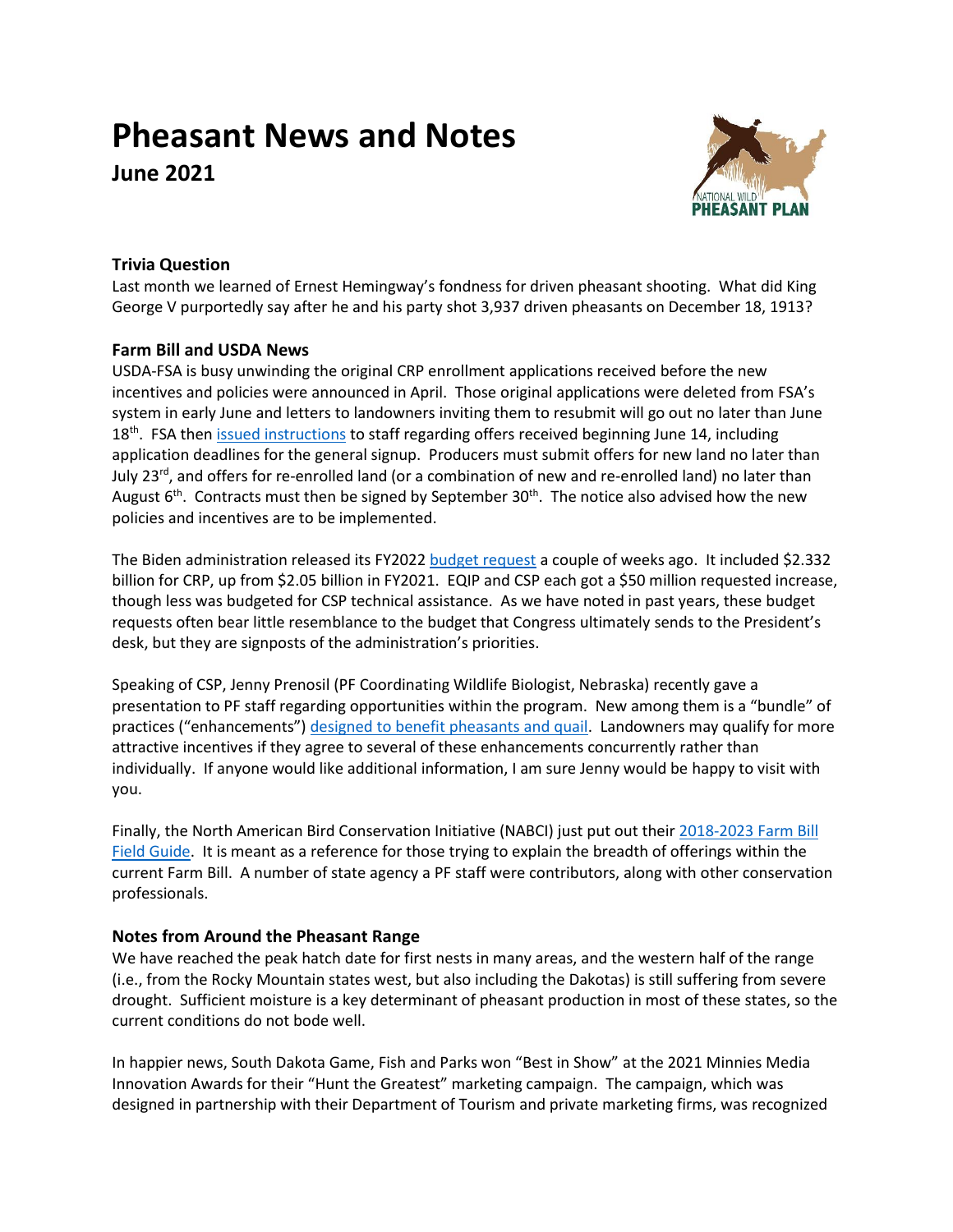as the most innovative media plan, competing with brands like Subaru, Coach, and Red Baron for the highest honor. Congrats to SDGFP!

I attended the MAFWA Private Lands Working Group meeting last month and gave the group an update on our Plan revision activities. A few notes from the meeting that I jotted down:

- Illinois uses a lottery system to allocate opportunities on walk-in access lands, with preference given to first-time hunters;
- Kansas has had success with an electronic reservation and check-in system on a subset of their walk-in lands, particularly near their larger cities;
- Missouri is getting a RCPP project up and running that uses precision ag data to direct carbon credits and buffer/pollinator plot implementation in a pilot to value ecosystem services;
- Nebraska is currently working on updating their state pheasant plan, and they may soon have more CRP Grasslands acres than "traditional" CRP enrollments;
- North Dakota has seen a reduction in acres enrolled in their walk-in (PLOTS) program, mostly due to the decline in CRP acres enrolled;
- Ohio is using \$145 million in state funding to do water quality work similar to that done under their Lake Erie CREP;
- South Dakota is steadily gaining acres enrolled in their James River CREP due to an increase in fund availability; this was accomplished with a permit cost increase for certain hunters;
- Wisconsin provides a tax break to private forest owners who enroll in a public access program;
- The Recovering America's Wildlife Act (RAWA) was reintroduced in the House by Representatives Dingell (D-MI) and Fortenberry (R-NE) with a new funding and apportionment formula and competitive grants program. The bill may be attached to the infrastructure bill;
- Jen Mock Schaeffer, AFWA's Government Affairs Director, is leaving in June;
- Judith Scarl, AFWA's Bird Conservation Program Manager, left this month to become the Executive Director and CEO of the American Ornithological Society

Lastly, I think we are getting close to a final draft of the National Pheasant Plan revision – my work preparing that document delayed this one (my apologies). The Technical Committee should be done with their review of this draft soon, at which time it will be sent on to the Management Board for their consideration.

#### **Pheasant-relevant Media**

[Montana proposes pen-raised pheasants as a hunter recruitment tool](https://www.outdoorlife.com/conservation/montana-pen-raised-pheasants-hunter-recruitment/) [Man dies in Iowa accident after hitting a pheasant](https://www.radioiowa.com/2021/06/04/man-dies-in-greene-county-accident-after-hitting-a-pheasant/) [Incentives are needed to help farmers address climate issues, report says](https://www.agweb.com/news/policy/politics/incentives-are-needed-help-farmers-address-climate-issues-report-says?fbclid=IwAR2eHMyqTd8_zJ09_rXfaCwmSDYP1b_oLfiuY5KBZj-gSRAn4WFGAoHss_Y) [A giant organic farm in SD faces criticism that it's harming the environment](https://www.npr.org/2021/05/03/989984124/a-giant-organic-farm-faces-criticism-that-its-harming-the-environment) [Strong prices, lower seed costs spur surge in sorghum acres](https://www.agweb.com/news/crops/crop-production/strong-prices-lower-seed-costs-spur-surge-sorghum-acres) [New report connects conservation and rural economic well-being](https://www.trcp.org/2021/05/27/new-report-connects-conservation-rural-economic-well/?emci=8d789fe0-55c5-eb11-a7ad-501ac57b8fa7&emdi=1908d1bb-71c5-eb11-a7ad-501ac57b8fa7&ceid=1730541)

#### **Recent Literature**

[Gascoigne, W., R. Hill, M. Haefele, J. Loomis, and S. Hyberg. 2021. Economics of the Conservation](https://doi.org/10.1016/j.jort.2021.100385)  Reserve Program and the wildlife it [supports: A case study of upland birds in South Dakota.](https://doi.org/10.1016/j.jort.2021.100385)  [Journal of Outdoor Recreation and Tourism 35:100385.](https://doi.org/10.1016/j.jort.2021.100385)